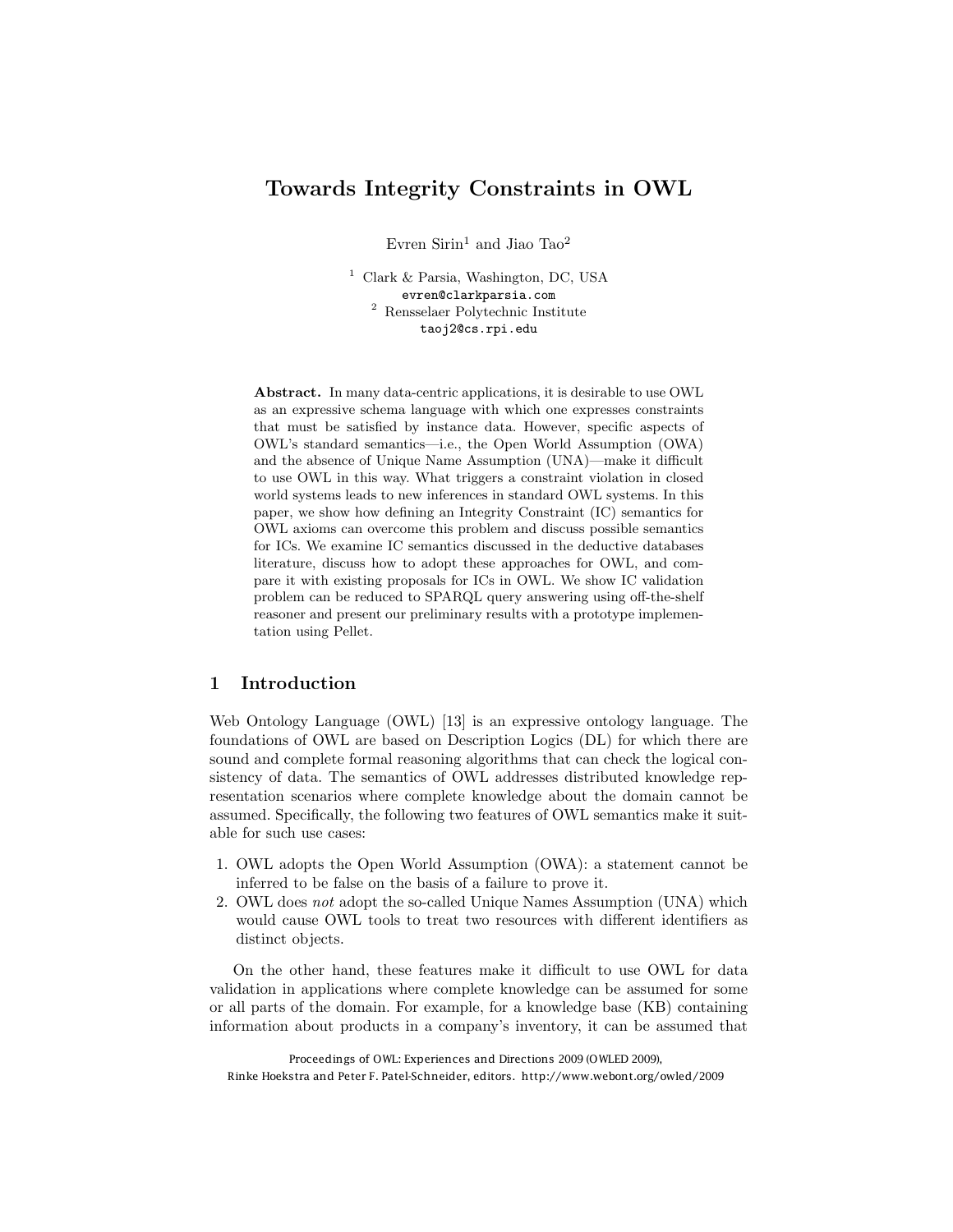manufacturer of every product is known. We would like to detect (or prevent) the case that a product is added to the KB without the manufacturer information. It is possible in OWL to express the requirement that every product has a manufacturer but due to OWA not having the manufacturer information for a product in the KB would not cause a logical inconsistency and cannot be used directly for detection.

To use OWL both as a knowledge representation language and as a constraint language for data validation, we must combine open world reasoning and closed world constraint checking. It is possible to use a different formalism like rules to express closed world constraints but this increases the cost of ontology development and maintenance as users have to deal with different formalisms. It is very desirable to use the same representation language to express axioms used for reasoning and constraints. That is, in our ontology, we would like to have the ability to turn on OWA for parts of the domain where we have incomplete knowledge and turn it off for parts where we have complete knowledge.

In this paper, we describe an alternative Integrity Constraint (IC) semantics for OWL axioms to enable closed world constraint validation. Our work is in line with recent research by Motik et al. [9] where ICs are written as standard OWL axioms but are interpreted with a different semantics for data validation purposes. We start with some use cases and example ICs (Section 2), discuss why we are not completely satisfied with existing solution (Section 3), examine how to adopt the IC approach from deductive databases research and show that with the IC semantics we propose we can reduce IC validation to SPARQL query answering (Section 4). We also present our preliminary results with a prototype IC validator implementation using Pellet (Section 5).

### 2 Use Cases and Motivation

There are several common use cases for closed world constraint checking that have been identified in the relational and deductive databases literature [3]. We prepared a short and non-technical user survey to gather use cases and requirements for ICs from the OWL community. The survey was published on the  $Web<sup>3</sup>$  and advertised on many relevant mailing lists. In addition to multiplechoice questions some survey participants provided additional uses cases and requirements for ICs. These use cases were very similar to what we consider to be the canonical IC use cases and can be summarized under the following groups:

Typing constraints Typing constraints require that individuals that participate in a relation should be instances of certain types. For example, closed world interpretation of domain and range axioms in OWL would fit into this category. In DL syntax, domain and range axioms can be expressed as follows:

$$
\exists \texttt{isManufacturedBy}.\top \sqsubseteq \texttt{Product} \\ \top \sqsubseteq \forall \texttt{isManufacturedBy}.\texttt{Manufacturer} \tag{1}
$$

<sup>3</sup> https://clarkparsia.wufoo.com/forms/owl-integrity-constraints/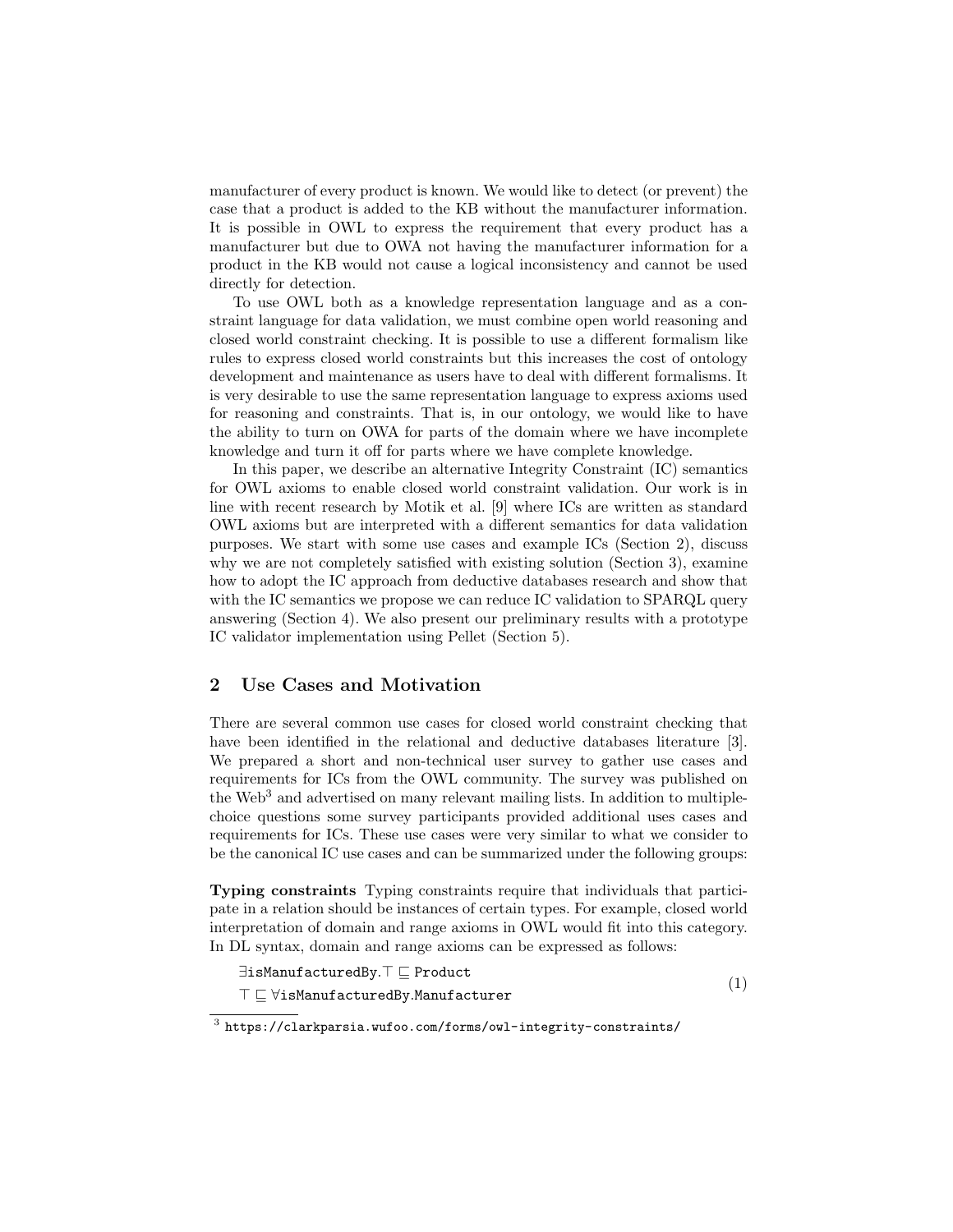The following role assertion

$$
\verb|isManufacturedBy(product1, \verb|manufacturer1|) \qquad \qquad (2)
$$

would violate these ICs since individuals product1 and manufacturer1 are not explicitly know to be instances of Product and Manufacturer concepts respectively. The data would be valid with the addition of following assertions:

```
Product(product1)
\text{Manufacturer}(\text{manufacturer1}) (3)
```
Note that, when interpreted with the standard OWL semantics the assertion (2) would not trigger a logical inconsistency w.r.t the axioms of  $(1)$  and would cause the axioms of (3) to be inferred.

Domain and range axioms can be seen as global typing constraints; that is they affect instances of every class that participates in a property assertion. OWL also allows finer-grained typing constraints using AllValuesFrom restrictions.

Participation constraints Participation constraints require that instances of the constrained class should have a role assertion. Given an IC semantics, the SomeValuesFrom restrictions in OWL can be used for this purpose. For example, consider the constraint

$$
\texttt{Product} \sqsubseteq \exists \texttt{isMannfacturedBy.Mannfacturer} \qquad (4)
$$

that requires to know the corresponding Manufacturer for every Product instance. With IC semantics, we expect the assertion

Product(product2) (5)

to be invalid w.r.t. this constraint since the manufacturer is not known. The above assertion would be valid only when additional axioms in the following form are added:

$$
\verb|isManufacturedBy(product2, \verb'manufacturer2)|\n\nManufacturer(\verb'manufacturer2)|\n(6)
$$

Uniqueness constraints Uniqueness constraints require that an individual cannot participate in multiple role assertions with the same role. The keys in relational databases enforce such constraints. A similar restriction can be expressed in OWL with a FunctionalProperty declaration that corresponds to the following DL axiom:

```
\top \sqsubseteq \leq 1 isManufacturedBy (7)
```
The OWL interpretation of this axiom on the following instance data

| isManufacturedBy(product3, manufacturerX) |  |
|-------------------------------------------|--|
| isManufacturedBy(product3, manufacturerY) |  |

would result in the inference that two mentioned manufacturers are the same:

$$
\mathtt{manufacturerX} = \mathtt{manufacturerY} \tag{9}
$$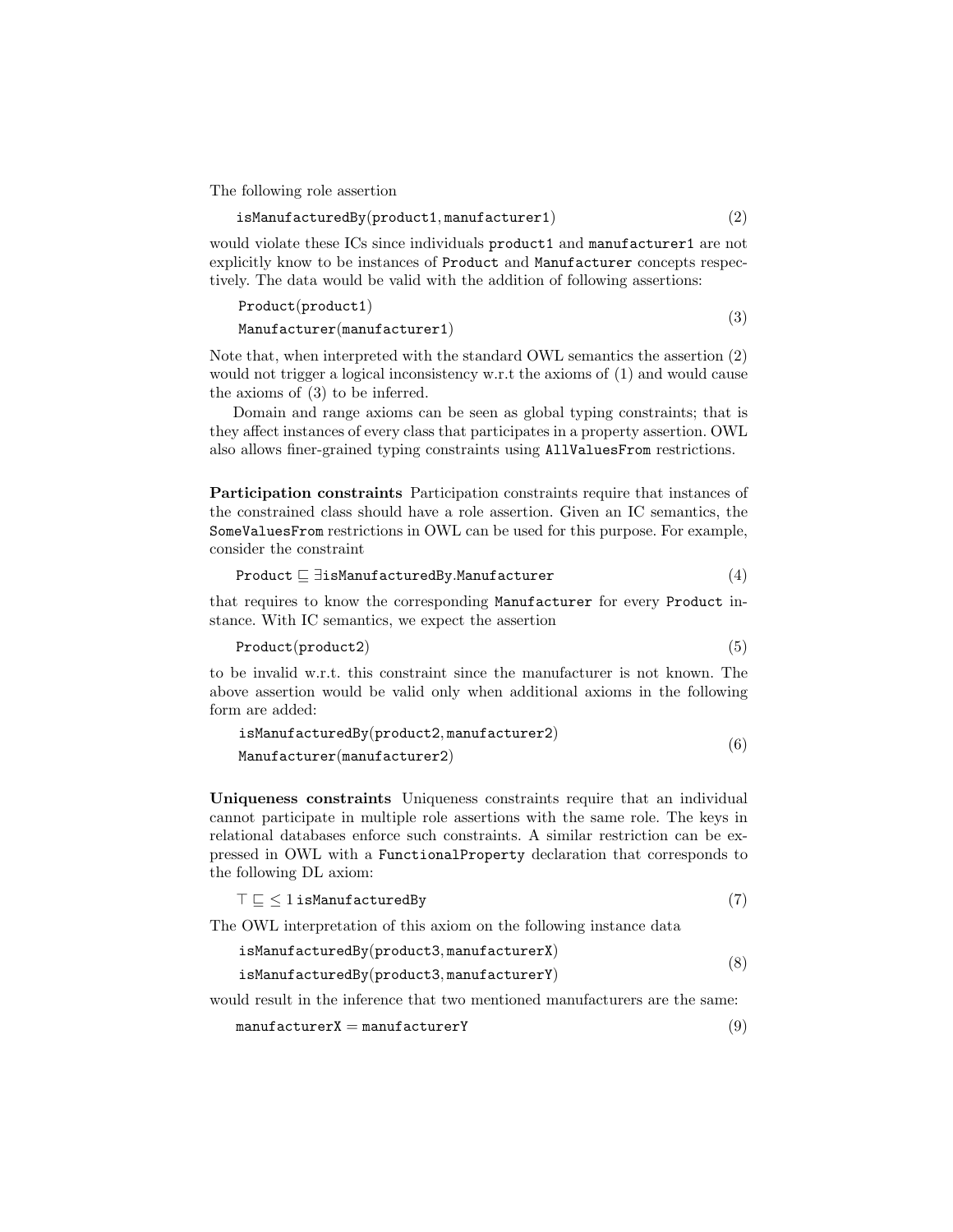since there is no UNA and nothing contradicts the inference that these two manufacturers are same. But, with IC semantics we expect this inference not to exist and instead get an IC violation. However, we do not want to adopt UNA strictly since that would prevent us ever asserting that two different identifiers denote the same individual. We would like to retain the ability to assert equality between identifiers but we do not want the cardinality constraints in ICs infer such equalities.

# 3 Related Work

Existing proposals for integrating ICs into OWL typically require expressing ICs in another formalism such as rules [8] or queries [2]. An exception to this is the recent proposal by Motik et al. [9] that is motivated with same kind of use cases we explained above. Motik et al. investigates several different possible semantics for ICs in OWL and propose a semantics based on the satisfaction of ICs in minimal Herbrand models (we refer the reader to [9] for details).

Even though we find the examples presented in [9] compelling, there are several features of the proposed semantics we find to be unintuitive. In other words, the results we get with this semantics do not completely meet our expectations about ICs. For example, suppose we have the following assertions in our ontology:

```
(∃isManufacturedBy.{manufacturer1, manufacturer2})(product4)
Product(product4)
Manufacturer(manufacturer1)
Manufacturer(manufacturer2)
                                                               (10)
```
The manufacturer of product4 is either manufacturer1 or manufacturer2 but we don't know exactly know which one. In this case, we expect the IC (4) to be violated because intuitively this IC says that the manufacturer of every product should be known. However, this IC is satisfied with the semantics of [9] because in every minimal model of the given ontology there is a manufacturer for product4.

Another feature we find to be unsatisfying with [9] is how the disjunctions in ICs are interpreted. For example, suppose we have the following standard OWL axioms:

$$
\begin{array}{l}\n\text{Product} \sqsubseteq \text{Category1} \sqcup \text{Category2} \\
\text{Product}(\text{product5})\n\end{array} \tag{11}
$$

The first axiom says that every product falls into one of two categories and the next assertion declares a product instance. We do not know which category product5 belongs to but this is fine since we are using standard OWL semantics so far. Now, let's suppose we define an IC on one (and only one) of these categories as follows:

$$
\texttt{Category1} \sqsubseteq \exists \texttt{categoryType}.\top \tag{12}
$$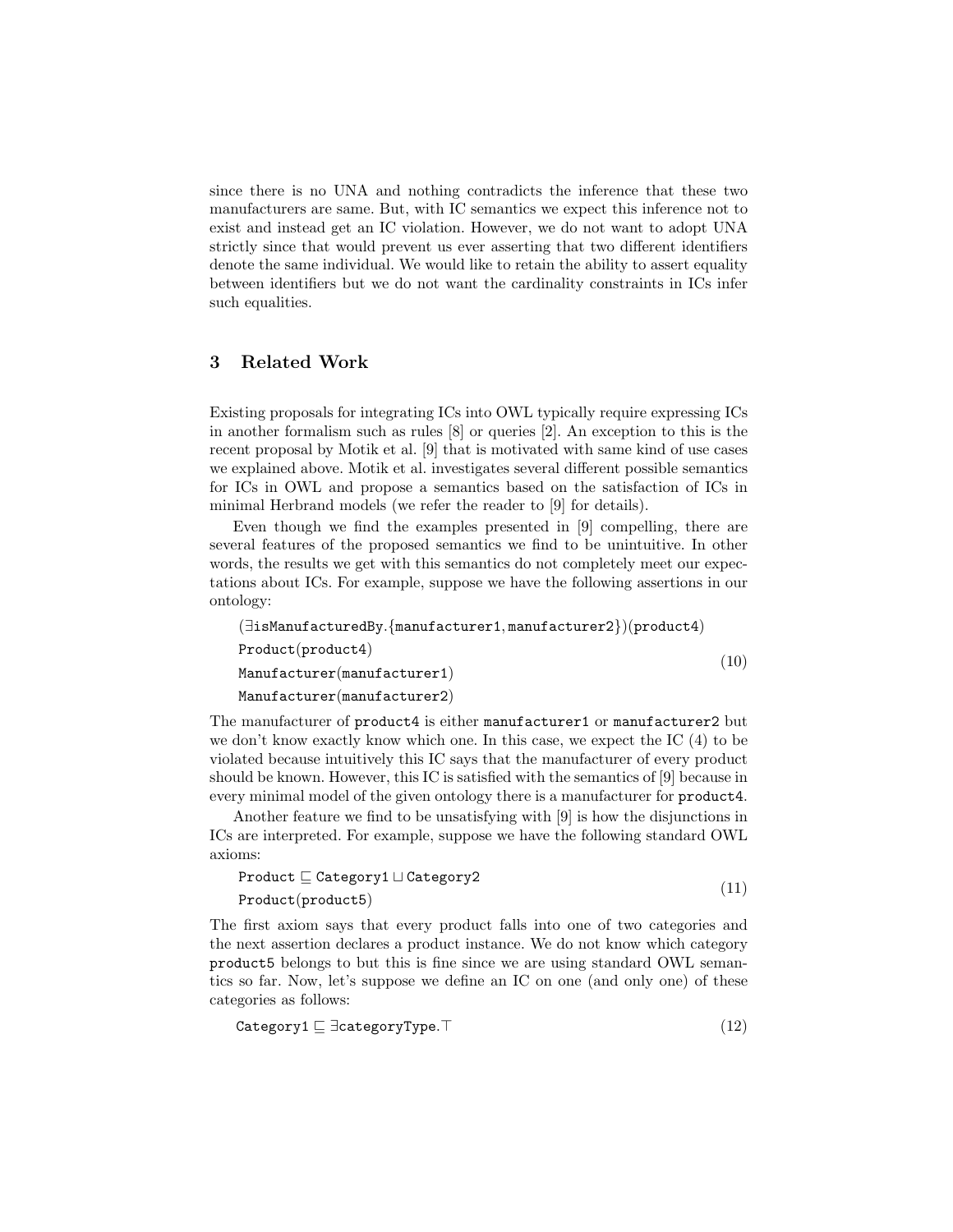The IC is defined on a specific category and we do not know that product5 belongs to this category. So it is reasonable to assume that the IC will not apply to product5 and thus it will not be violated. However, there is a minimal model where product5 is an instance of Category1 and it does not have a categoryType value so this IC will be violated according to the semantics of [9].

We believe these results do not satisfy our expectations of ICs and search an alternative solution.

### 4 Semantics for Integrity Constraints

There has been significant amount of research to define the semantics of ICs for relational databases, deductive databases, and knowledge representation systems in general. Typically an ICs is considered to be a First Order Logic (FOL) formula. In one view [6], an IC is satisfied by a knowledge base (KB) if the KB augmented with the IC is consistent; that is there is a model of the KB where IC is true. In another competing view [7], an IC is satisfied by a KB if the KB entails the IC; that is, IC is true in all the models of the KB.

Reiter argued against both of these approaches in [11] and presented the view that ICs are epistemic in nature and are about "what the knowledge base knows". Reiter proposes that ICs should be epistemic FOL queries that will be asked to a standard KB that does not contain epistemic axioms.

We agree with Reiter in his assessment about epistemic nature of ICs and believe this is the most appropriate semantics for ICs. However, we argue that this viewpoint in not incompatible with the entailment-based semantics proposed by Lloyd and Topor [7] in the context of providing semantics for ICs in OWL. This is because Lloyd-Topor's proposal uses a non-monotonic entailment relation based on Negation-as-Failure (NAF) instead of FOL-entailment. In the following section, we investigate how we can adopt Reiter's epistemic view of ICs for defining an alternative semantics for OWL axioms and show that this approach aligns with Lloyd-Topor technique of translating FOL queries to Datalog rules.

#### 4.1 From ICs to Epistemic Queries

Extending DLs with epistemic operator  $\bf{K}$  has been studied [4] where  $\bf{K}$  operator can be used in front of a concept or a role. Intuitively, K*C* represents the set of individuals that are known to be instances of *C* and K*R* represent the pair of individuals that are known to be related with the role *R*. Our first attempt to define the IC semantics for OWL axioms would be to translate an axiom such as  $(4)$  into an epistemic axiom by adding the **K** operator in front of every predicate:

KProduct  $\Box$ **KisManufacturedBy.KManufacturer** (13)

We can now define the satisfaction of ICs as the entailment of the epistemic axiom by the standard axioms in the KB. We can equivalently reduce this entailment problem to query answering using the Epistemic Query Language (EQL) [2]. EQL allows one to pose epistemic FOL queries (that contain K operator) against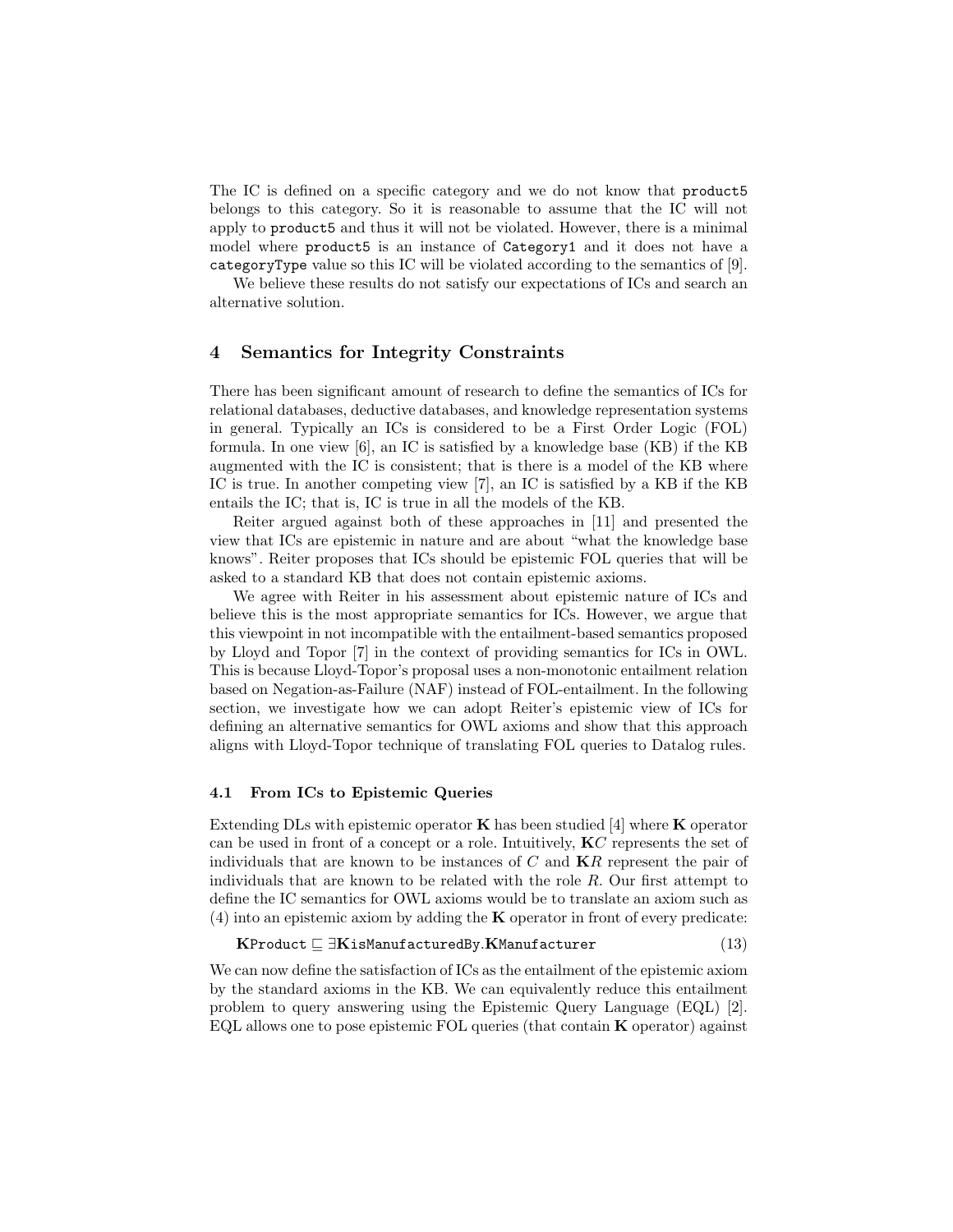standard FOL KBs which satisfies our requirement. Since every OWL axiom can be represented as an FOL formula we can translate (4) to the following EQL query:

 $\mathbf{KProduct}(x) \rightarrow \exists y. (\mathbf{KisManut actually}(x, y) \land \mathbf{KManufacturer}(y))$  (14)

Answering this query over the KB would return the individuals that satisfy the IC. The negated query will return the individuals that violate the IC. The semantics of  $\bf{K}$  operator in [4] and the semantics of EQL queries in [2] are given in very similar terms and it can be shown that the entailment of subsumption axiom (13) and the entailment of the epistemic query (14) is indeed equivalent.

There are couple of important points worth emphasizing regarding this approach. First, we could have turned axiom (4) into an epistemic axiom in a different way as in:

$$
\textbf{KProduct} \sqsubseteq \textbf{K}(\exists \texttt{isManufacturedBy.Manufacturer}) \tag{15}
$$

The axioms (13) and (15) have very different meanings and using (15) would suffer from the problems discussed in Section 3 for the KB of (10). Furthermore, if it is really the intention of the ontology modeler to express a constraint with the meaning of (15) then it is possible to introduce a new concept name for the existential restriction in the KB

$$
C = \exists \texttt{isManufacturedBy.} \texttt{Manufacturer} \tag{16}
$$

and express the IC using this new name

$$
Product \sqsubseteq C \tag{17}
$$

Second, using the **K** operator for constraints limits us mostly to named individuals as pointed out in [9]. However, we do not think this is a major problem because (1) nearly all of the use cases related to ICs are based on named individuals, (2) as the previous example shows, by introducing named concepts to represent existential restrictions, we can have ICs (at least partially) interact with unnamed (inferred) individuals.

Third, due to the way we translate OWL axioms to epistemic queries, the classical negation operation used in an OWL axiom will turn into a NAF operator. This is because we simply replace every atomic concept *C* and every atomic role *R* with **K***C* and **K***R* respectively. So if we have  $\neg$ *C* originally the final result will contain  $\neg$ **K** $C$  which is an encoding of NAF (any individual not proven to be an instance of *C* will be an instance of  $\neg K C$ ). As a result, the meaning of the original concept is changed to have a closed world interpretation.

It is easy to verify that the semantics we get with epistemic queries satisfies the use cases we discussed in Section 2 and 3. For example, when we translate the uniqueness constraint of (7) into a negated epistemic query that will detect violations, we get the following query:

```
KisManufacturedBy(x, y) \wedgeKisManufacturedBy(x, z) \wedge \negK(y = z) (18)
```
With this query, we are asking to retrieve two values for isManufacturedBy property and then test if two values are equivalent (via owl:sameAs inferences).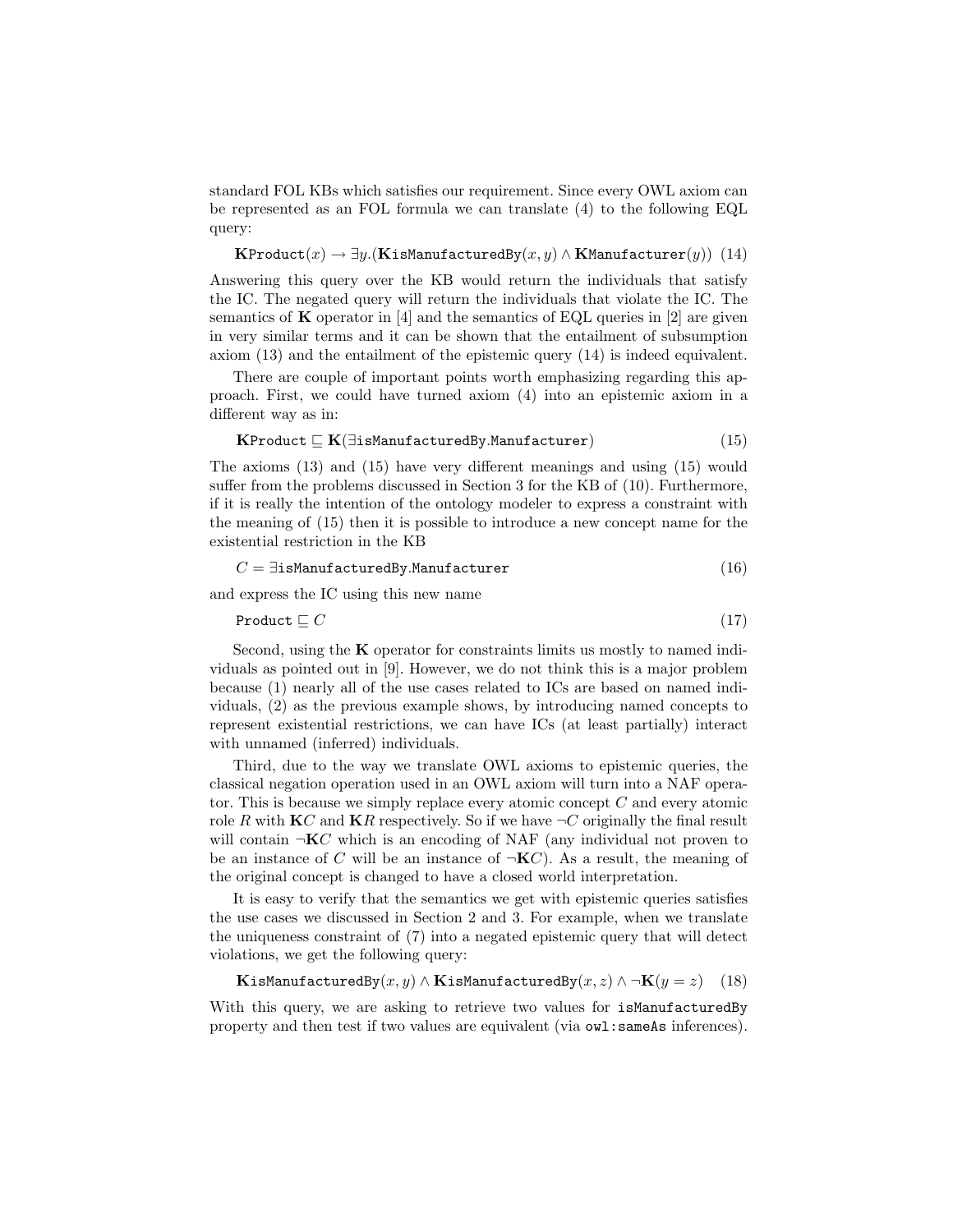This example demonstrates that we are not adopting strict UNA because *x* and *y* can bind to different individuals and the IC will not be violated as long as they are inferred to be same.

#### 4.2 From ICs to Datalog

The IC semantics proposed by Lloyd and Topor [7] is a commonly used technique for handling integrity constraints in deductive databases [3, Chap. 11]. The idea is to express ICs as regular first order logic (FOL) queries and execute the query over a deductive database. Deductive databases cannot answer arbitrary FOL queries but the transformation rules presented by Lloyd-Topor (which is now famously known as the Lloyd-Topor transformation) can be used to convert a FOL query to a general logic program interpreted with NAF. Such program can be executed over a deductive database in a straight-forward and efficient manner yielding a practical approach for validation of ICs expressed as FOL formula.

We illustrate the Lloyd-Topor approach using the example IC  $(4)$ . We start with defining a rule whose head is empty (denoted by the special symbol  $\perp$ ) and whose body is the negation of the FOL formula representing IC (4):

 $\bot$  :– not (Product(*x*) →  $\exists y$ .(isManufacturedBy(*x, y*)  $\land$  Manufacturer(*y*)))

If we can prove the negation of the IC from the deductive database, we infer the empty head which indicates an IC violation. The Lloyd-Topor transformation is applied to the above rule to first replace the negation of implication producing the following rule

⊥ :– Product(*x*)∧not (∃*y.*(isManufacturedBy(*x, y*)∧Manufacturer(*y*))) (19)

After all transformation rules are applied, we have the following two Datalog rules as the final result

$$
\bot \coloneq \text{Product}(x) \land \text{not } P(x, y) \tag{20}
$$

$$
P(x, y) := is \text{MannifacturedBy}(x, y) \land \text{Mannifacturer}(y)
$$
\n
$$
(20)
$$

where P is a new predicate generated by the transformation. It is easy to see that these transformation rules will generate a nonrecursive Datalog program.

When the Datalog program is coupled with the standard OWL axioms from the input ontology, we have a hybrid knowledge base (KB) that has an OWL component (standard ABox and TBox axioms) and an LP component (constraints). Then, detection of constraint violation can be reduced to checking if the special predicate  $\perp$  is entailed by the hybrid KB. But how to check this entailment relation depends on the semantics chosen for the hybrid KB and there are several different semantics proposed in the literature to combine OWL ontologies with Datalog rules.

Given the close relationship between rules and queries<sup>4</sup>, it is not hard to see that the epistemic query of (14) and the rules of (20) are very similar. We claim that using the semantics given for *DL-programs* in [5] will ensure that original

<sup>4</sup> Nonrecursive Datalog programs are known to be equivalent to unions of conjunctive queries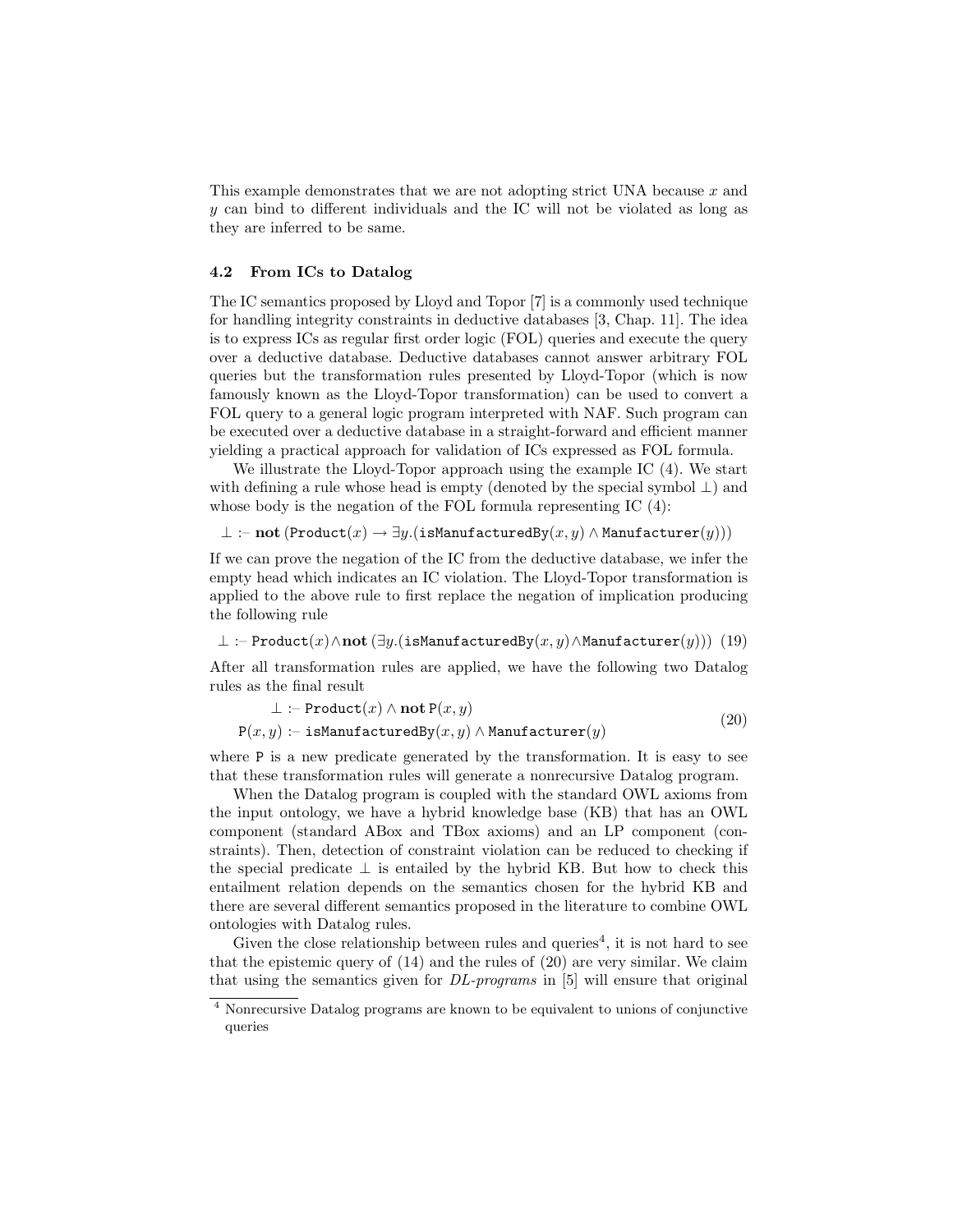ontology entails the epistemic query if and only if the corresponding hybrid KB does not entail ⊥. We only provide an informal discussion about this equivalence (formal proofs and descriptions will be included in an upcoming technical report). In DL-programs, the DL atoms in rule bodies are evaluated as queries to the OWL KB. The queries to the OWL KB contains only distinguished variables so execution of a query atom  $C(x)$  (resp.  $R(x, y)$ ) will return the same answers as  $\mathbf{K}C(x)$  (resp.  $\mathbf{K}R(x, y)$ ). The **not** operator in DL-programs is evaluated as NAF which also aligns with the interpretation of epistemic queries.

The equivalence of IC semantics for OWL axioms using Reiter's epistemic query approach and Lloyd-Topor's transformation to Datalog programs with NAF is significant for several reasons. First of all, it shows that these two approaches are not necessarily incompatible with each other. Second, we reach the same semantics starting from two different viewpoints of ICs which we take as another validation point for the IC semantics we described. Finally, the equivalence between two approaches provides different implementation possibilities.

#### 4.3 From ICs to SPARQL queries

In the previous section, we showed how ICs can be translated to nonrecursive Datalog programs for validation. It has been shown in [1] that SPARQL [10], is the W3C's query language for RDF, has the same expressive power as nonrecursive Datalog programs. Therefore, we can also use SPARQL query answering to validate ICs. SPARQL semantics [10] is defined in terms of pattern matching on RDF graphs but the SPARQL specification allows different entailment regimes to be "plugged-in" for querying more expressive KBs. SPARQL-DL [12] defines such an entailment regime so answers to SPARQL queries will include OWL inferencing results.

The representation of epistemic queries presented in Section 4.1 (or equivalently representation of nonrecursive Datalog programs) in SPARQL is generally straight-forward but SPARQL does not directly provide an NAF operator. The well-known method for representing NAF  $5$  is based on a pattern of OPTIONAL/FILTER/!BOUND operators. For example, using this pattern, the SPARQL representation of IC (14) is:

ASK WHERE *{* ?x rdf : type Product*.* OPTIONAL *{* ?x isManufacturedBy ?y*.* ?y rdf : type Manufacturer*.}* FILTER(!BOUND(?y))*}*

In the above SPARQL query, the variable  $?y$  in the filter expression should be one of the variables that appear in the OPTIONAL graph pattern but not in *{*?x rdf:type Product*}*. If such variable does not exist, we can add an additional triple inside the OPTIONAL graph pattern such that the variable is always

<sup>5</sup> http://www.w3.org/TR/rdf-sparql-query/#func-bound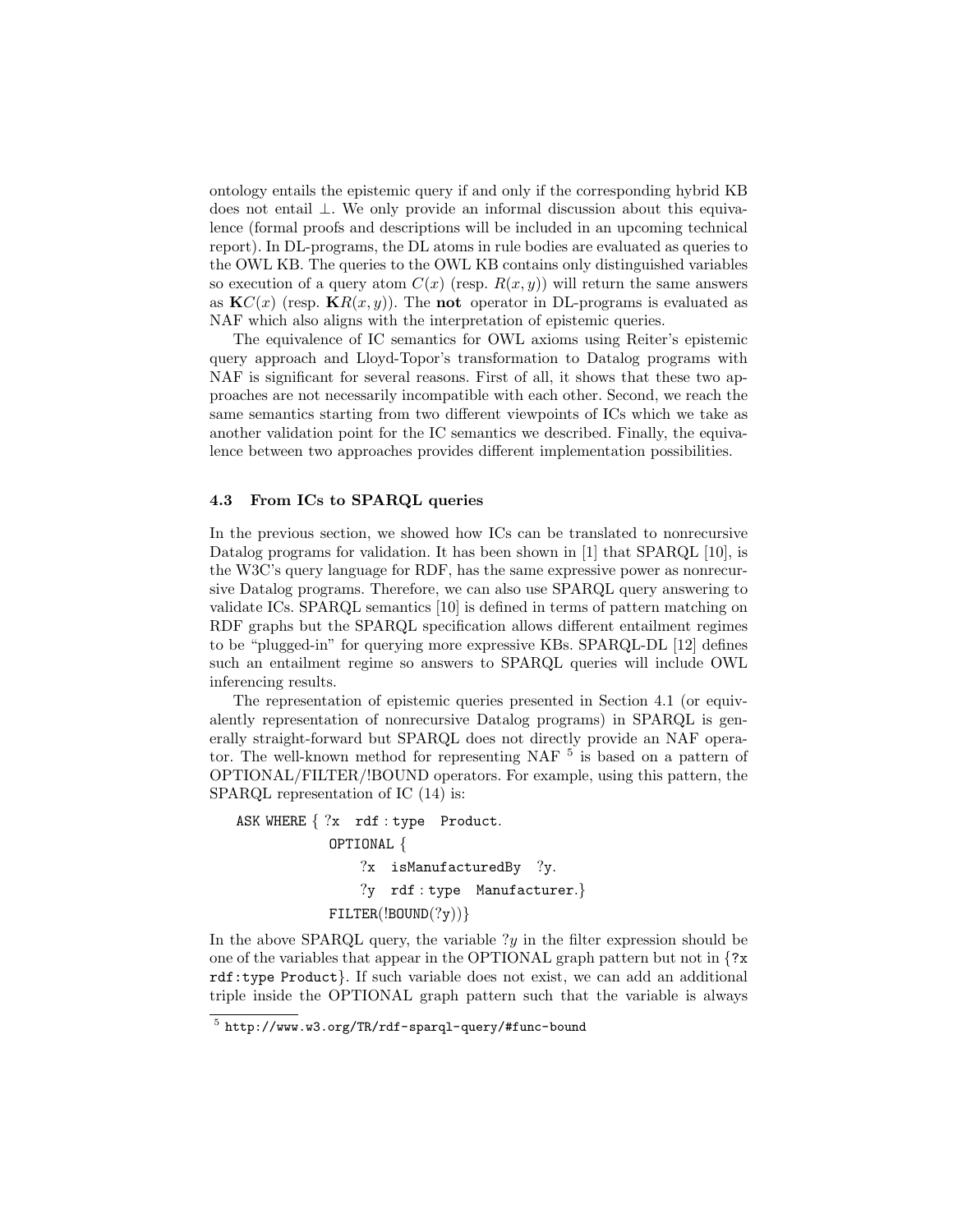bounded. We should also note that SPARQL WG at W3C is currently working on revising the SPARQL specification and direct representation of NAF is one of the new features that will be added to the language.<sup>6</sup>

# 5 Implementation

We have built a prototype IC validator<sup>7</sup> by extending  $Pelle^{8}$ . The prototype includes a parser, a translator, and a validator for ICs that can read and validate ICs written as OWL, OWL 2, or SWRL axioms. The IC validator can be accessed either using a command-line program or the validation API that programmatically returns validation results.

The prototype is implemented using the SPARQL translation described in Section 4.3. Given an IC, it is translated to a SPARQL query and executed by a SPARQL engine over the Pellet reasoner. Even tough this is only a proof-ofconcept implementation, it can still be used to validate relatively large datasets. For example, we took the LUBM dataset and defined five ICs over the dataset. We then used the validator to check for violations in LUBM(5) (100K instances, 800K assertions). Logical consistency checking takes 10s for this dataset whereas validating one IC takes around 2s.

The prototype validates each IC separately by executing the corresponding query. This approach would obviously not scale to thousands of ICs but there are many optimization possibilities not utilized in our implementation. It is also important to note that when an axiom is declared as an IC instead of a standard OWL axiom, this potentially reduces the expressivity of the ontology and the query answering over that ontology becomes easier. It is reasonable to expect that the expressivity of an ontology without the ICs can fit into a tractable profile (as OWL 2 QL or OWL 2 EL) which would allow efficient query answering and consequently efficient IC validation.

# 6 Conclusions and Future Work

In this paper, we have discussed how to define semantics for ICs in OWL. We examined IC semantics proposed in the deductive databases literature and discussed how to adopt these approaches for OWL. We showed that adopting both the epistemic-query approach of Reiter and the Lloyd-Topor translation from FOL ICs to Datalog rules with NAF give the same results when applied to ICs expressed as OWL axioms. Based on these results, we showed that IC validation can be reduced to SPARQL query answering using off-the-shelf reasoners. Our preliminary results with a prototype IC validator implementation shows promising results for efficient IC validation. Our results show that the goal of using

 $6$  http://www.w3.org/TR/sparql-features/

<sup>7</sup> http://clarkparsia.com/pellet/oicv-0.1.2.zip

<sup>8</sup> http://clarkparsia.com/pellet